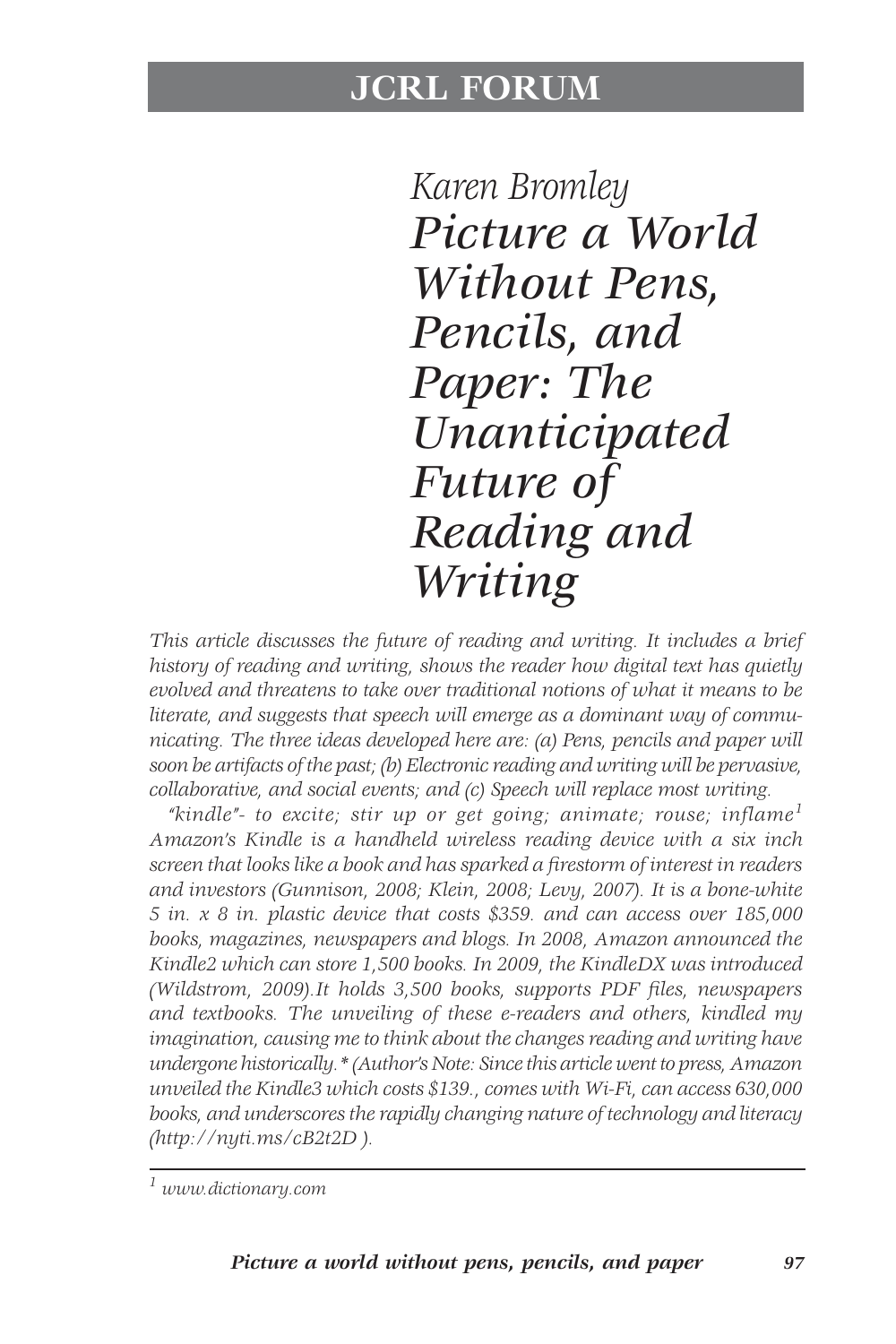*Recently, while thinking about the impact of technology on writing, I stopped short of predicting the future of literacy (Bromley, 2006, 2008). I wrote about how technology is changing our ways of writing and communicating as we combine paper and pencil with technology. I wrote about how electronic journals were augmenting paper journals and texts. I wrote about how technology affects written conventions. But, I did not explore the future of reading. This article goes beyond that earlier work to offer three ideas to kindle your interest and explore some of the challenges related to the future of reading and writing.*

# Pens, Pencils, and Paper Will Soon Be Artifacts of the Past

eading and writing have undergone an evolution over a long period of time. A snapshot of several critical events in this history begins 50,000 to 100,000 years ago when our early ancestors created drawings on cave walls. Much later the Sumerians invented cuneiform which was the first written language inscribed on clay tablets. Then the Egyptians created hieroglyphics, a picture alphabet they wrote on papyrus. The Greeks and Romans later inscribed their alphabets on scrolls and wax tablets. The Chinese used carved blocks of wood for printing on paper in 200 BC. In 1000 AD, the Chinese invented movable clay type and later the Koreans invented movable metal type. Then, Gutenberg's mechanical press led to steampowered presses in Europe, with monotype and linotype presses coming later. Quill pens, pencils, ink pens, ball point pens, and felt tip markers were developed, and later typewriters and computer keyboards. In the 1980s, laser printers and personal computers supported desktop publishing. Today, reading and writing are digital events that occur worldwide. They include word processing, email, blogging, twittering, and text messaging on the Internet, cell phones, smartphones, and PDA's (Leu, Kinzer, Coiro, & Cammack, 2004; Malloy & Gambrell, 2007). So, the absence of pens, pencils, and paper in the future should not be surprising when we look back on the history of reading and writing. This abbreviated history illustrates the evolution of reading and writing. The vocabulary associated with literacy reflects these changes as well, e.g., *pen, pencil, journal, typewriter, cursive and manuscript, book, magazine, etc., word processor, MSWord, IM, PDA, Blackberry, email, web, keyboarding, cursor, blog, weblog, podcast, blogosphere, hypertext, e-book, e-zine, cyberspace, twitter*. Clearly, reading and writing are evolving much like photography has in evolving from Brownie box cameras, single-lens reflex cameras, and Polaroid cameras, to video cameras and digital cameras.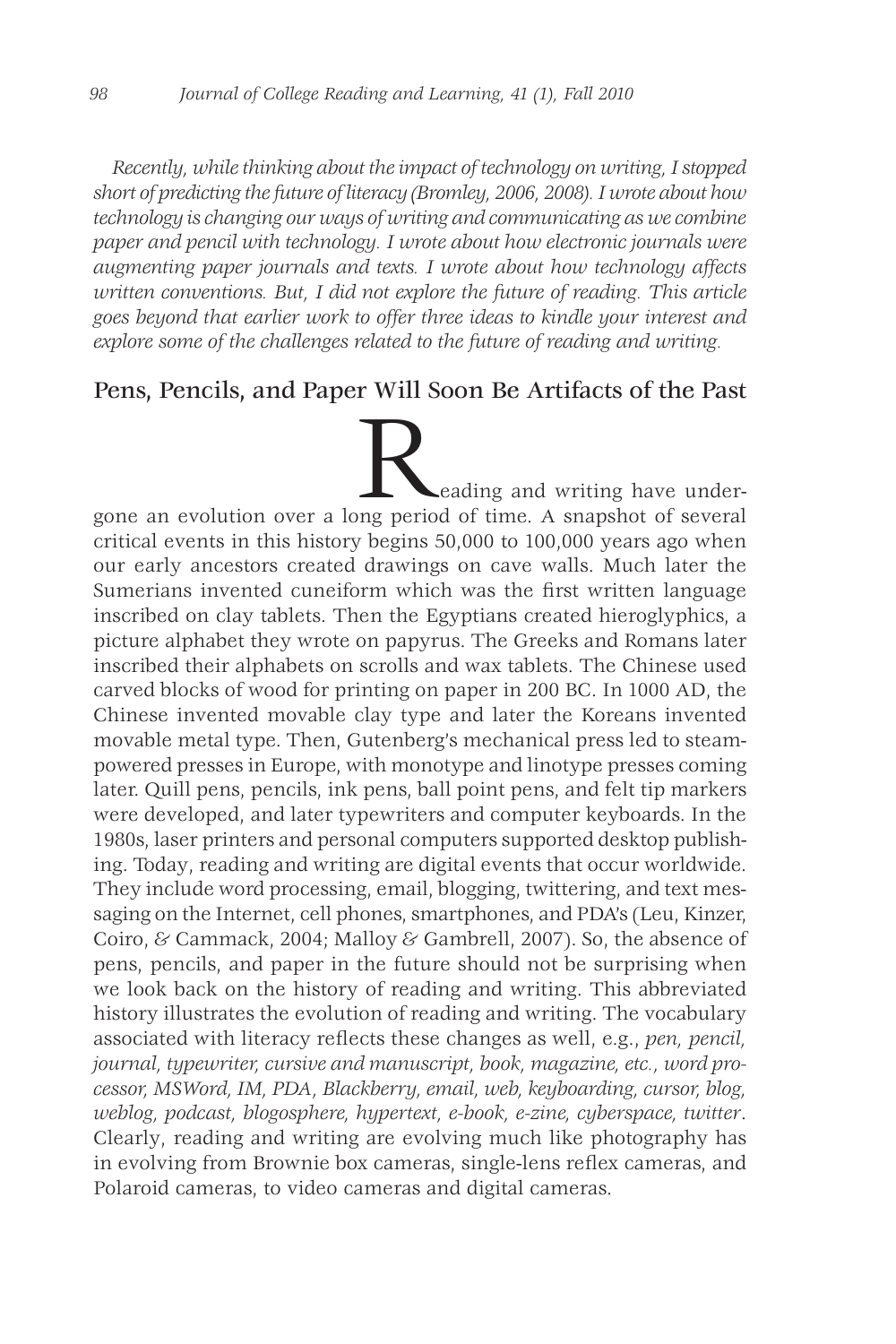Whether we like it or not, reading digital text has invaded our world and has found a solid place in our future. According to a *Pew Internet and American Life* survey (2008), 73% of adults use the Internet as compared to about 20% in 1996, and that number is growing (http://www. pewinternet.org/trends/Internet\_Adoption\_4.26.06.pdf). So, picture a world without pens, pencils, and paper, where we download not only Sudoku, crossword puzzles, and recipes, but also magazines, newspapers, books and other printed materials using the keypad of a *Kindle,* cell phone, iPhone, or PDA. For example, publishers of the *Christian Science Monitor* and *US News and World Report* made a decision based at least partly on economics and announced recently that they will go entirely online. This shift to electronic print will occur more often with the advent of "super broadband" (Lasica, 2005) that will be 100 times faster than today's internet services.

Today, computer programs are replacing people in the newsroom. At Thompson Financial, a US news service, computers automatically generate news stories, e.g., reporting that a company did better or worse than expected (Van Duyn, 2006). How long does it take to generate these stories? After a company makes results public, it takes .03 of a second for the story to be generated. Reuters also does this and Bloomberg is not far behind. So, picture a world where pens, pencils, and paper are collector's items, and where every K-16 student will have a laptop or wireless device for reading and writing. We no longer live with *generation X*… this generation is *generation text*, and who knows about *generation next*?

#### **Electronic Reading and Writing Will be Pervasive, Collaborative, Social Events**

Many of us already read electronic maps on navigation systems in our cars and golf carts. In some churches, people read the words to hymns from a screen, not a hymnbook. We read and write electronically to shop, order food and prescriptions, and pay bills on the Internet. So, picture a world where our offices and homes are paper-free and we spend more time in social cyber-networking environments like blogs, Craigslist, Angie's List, FaceBook, or Youtube. In fact, President Obama regularly uses his Blackberry and gives a weekly video message on Youtube, a change from previous presidents who gave weekly radio addresses. In the future, we may read all our magazines, journal articles, and books online, and send and receive all our correspondence electronically. The postal service will no longer deliver advertisements and junk mail, it will come electronically to our spam mailboxes. A solitary trip to the library to leaf through a paper copy of a magazine or journal will not happen. The opportunity will be lost to discover ideas and information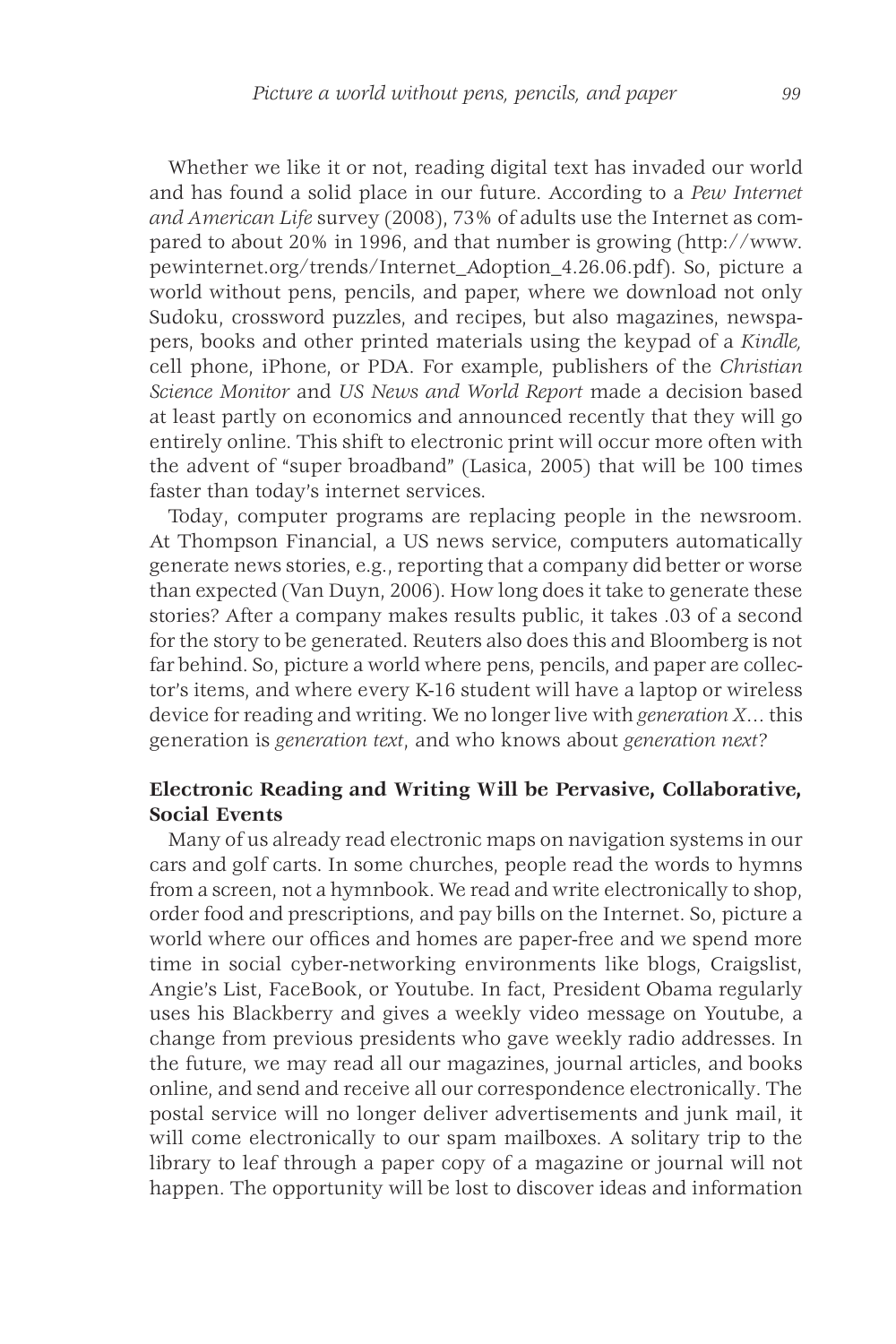serendipitously as we browse a paper text. We will be *mouse-potatoes,* as well as the *couch-potatoes* some of us are now.

Picture a world where the community of readers and writers expands dramatically. With a mouse click we will be able to reply online to authors. For example, a colleague told me recently that she has received more responses to an article she published in an online journal than to any other article she had published previously in a paper journal. Feedback from an expanded audience offers tremendous possibilities for dialogue, collaboration, and the generation of new knowledge. But the ability to quickly connect with each other will have other outcomes. For example, we may experience mental stress and sensory overload as we are bombarded by more electronic input. Or, this sensory overload may cause us to deliberately ignore possibilities as we read more narrowly so as not to be overwhelmed by the possibilities of online print.

Picture a world where we read mostly e-books. Today, along with the Kindle, Project Gutenberg and World e-Book Library are making hundreds of thousands of scanned books available on the Internet. Google has already scanned seven million books and plans to make millions more available to Web users (Trachtenberg & Vascellaro, 2008) and other internet providers are digitizing more library books. Google's agreement with publishers will establish a registry that enables publishers and authors to receive payment when their titles are used online.

Web sites like Amazon and Scribd (short for *scribbled*) market e-books by posting free previews and excerpts. Scribd permits anyone to upload versions of books, research reports, and other printed material and share them across the web (Ante, 2009). Simon  $&$  Schuster and other publishers offer thousands of e-books for sale on Scribd. This kind of alliance demonstrates the direction traditional book publishers are taking as they step into the digital age.

What about the book as an interactive and collaborative site? Young (2006) says scholars are "beginning to question whether the printed book is the best format for advancing scholarship and communicating big ideas" (p. A 21). He believes books should be dynamic sites for conversation. He describes an example of open review on the Internet by those who read a professor's scholarly book. Both colleagues of the professor and those who did not know his field provided feedback. One person gave valuable ideas for revising. Another reader who was unfamiliar with the field said, "This doesn't have substance. Take some time off; teach a little" (p. A21). Receiving similar kinds of helpful and less helpful feedback on a book in draft form may be in the near future for authors.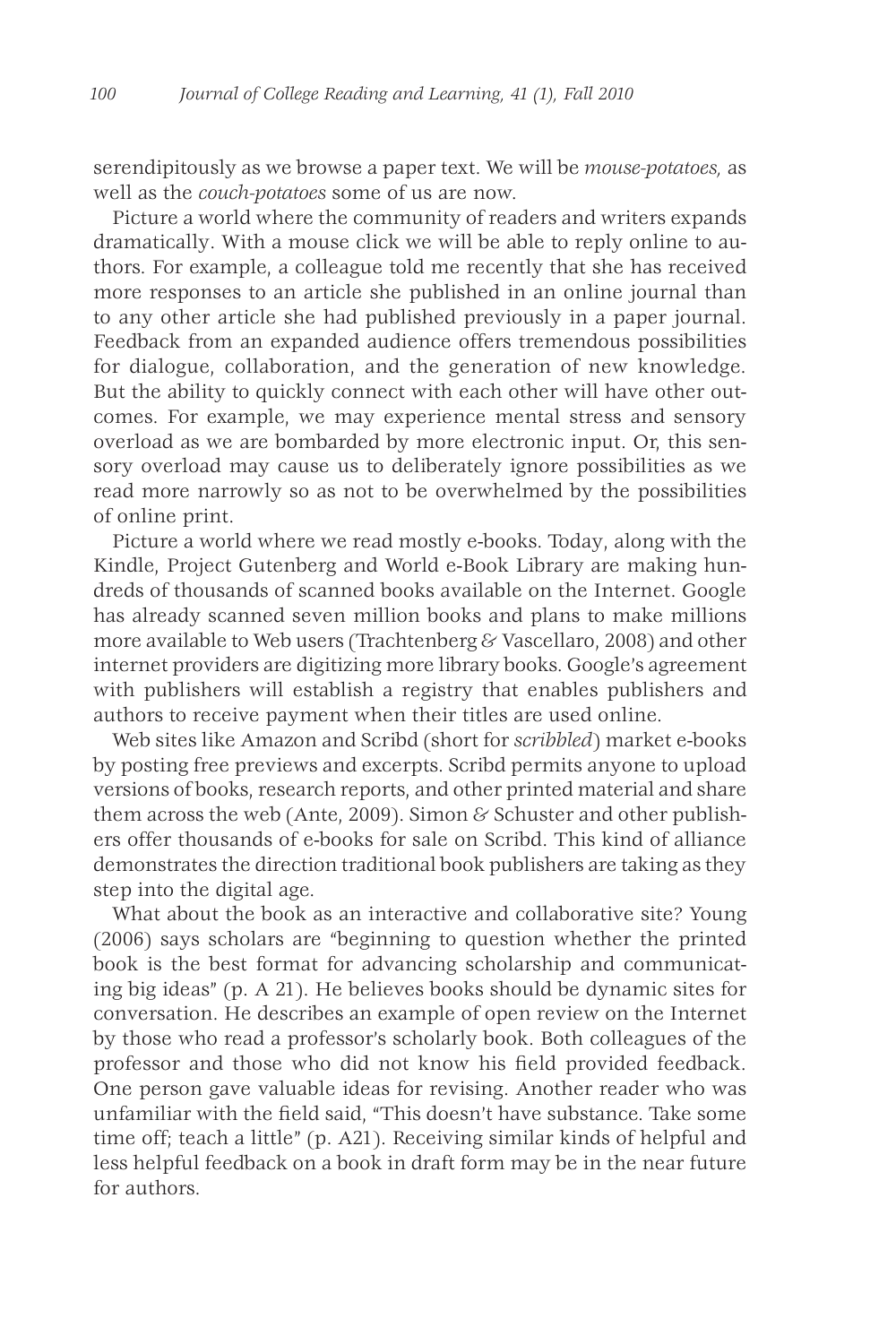Other examples of this new process, called open-source development, point to the future of writing. Open-source material is content that users can use, change, improve, and redistribute on the Internet. First, *Wikipedia,* the online public encyclopedia available in several languages that anyone can contribute to, caused us to rethink authorship, collaboration, text format, and access. In fact, today K-12 teachers and university professors alike set up wiki sites to encourage students to collaborate in the creation of information. Second, the journal *Nature* began making submitted articles available immediately for electronic review by anyone (Young, 2006). The standard review process is used, but authors also receive online comments from the public. This digital response process makes reading and writing a social process. Third, Rice University recently began the first all-digital university press as a model for other universities faced with increased costs of scholarly publishing. The Rice press includes multi-media features and online discussions of its e-books (Young, 2006). Fourth, President Obama, called "the first major politician who really 'gets the Internet'" (Lyons & Stone, 2008, p. 40), plans to create "a user-friendly portal where people can look up and comment on legislation before he signs it" (p. 41).

In this new world, public collaborations in cyber-space will affect all kinds of reading and writing. Quart (2008) and Wittenberg (2006) believe the publishing world is at a crossroads. Because users are learning to communicate in sophisticated, interactive, collaborative, and often free online environments, "traditional forms of publishing are at risk of becoming irrelevant if they do not evolve" (Wittenberg, 2006, p. B20). It seems that libraries, books, magazines, newspapers, and even television must be prepared to undergo drastic makeovers. And, indeed many of them have by changing the type and style of information and access they provide. Many libraries now provide *Information Commons* where patrons use computers to search library holdings and the Internet. Magazines, newspapers, and television have changed the style and type of writing they feature by adding blogs and interactive sites to engage users. People have created their own blogs in which they do not follow anything traditional, but create their own venues and genres.

What will happen to all the written text we have produced and will produce? The electronic information we create is fragile. It exists as "magnetic pulses or microscopic pits on a disk" (Carlson, 2004, p. A27). Documents saved in the 1980s on a floppy disk may be unreadable now, but Emily Dickinson's poetry locked away in a box for decades can be found, read, and reproduced. New technology will require new ways of preservation. Future historians will need to know how to use software programs and machines that no longer exist, or all that information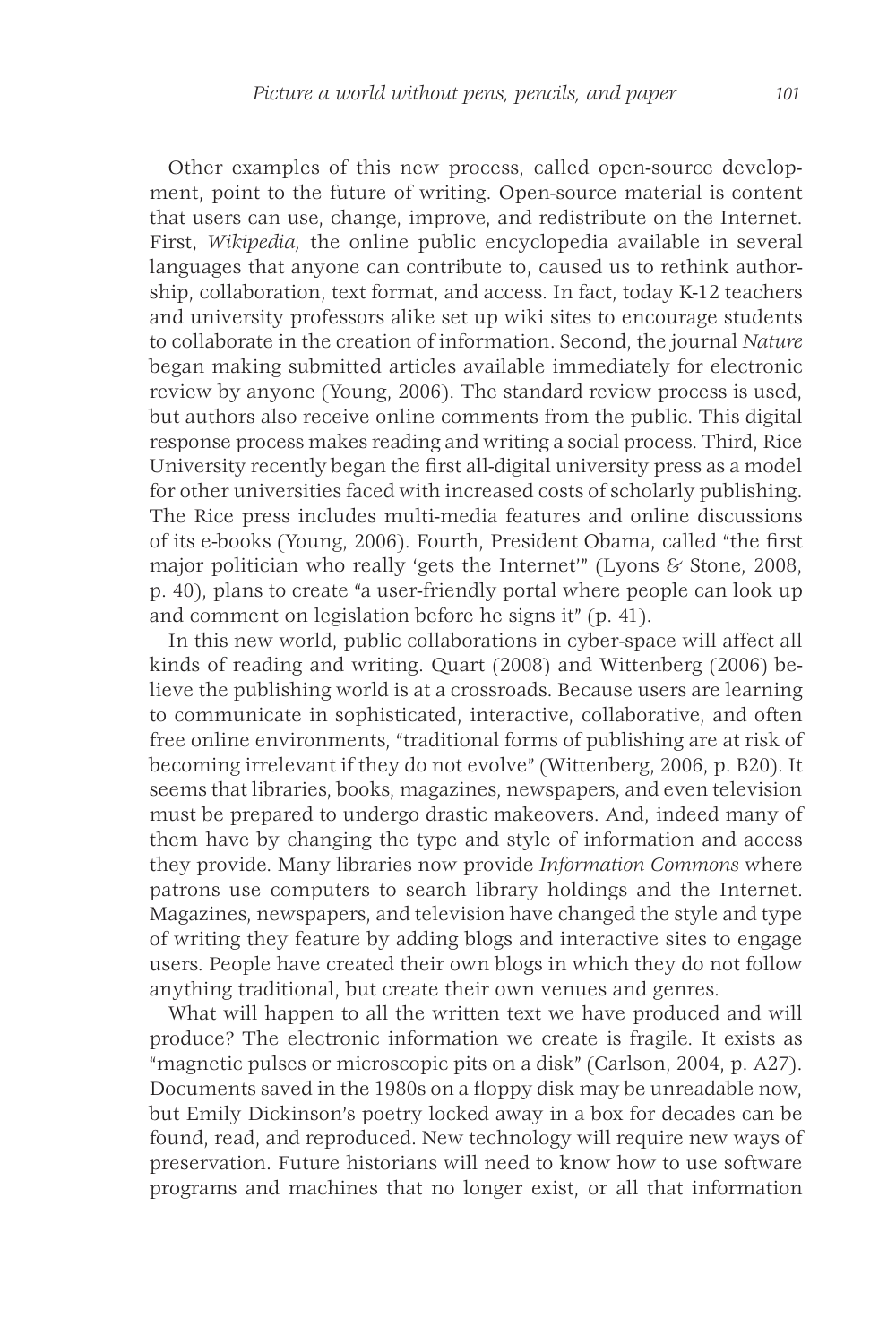archived there will be lost. Thus, the Library of Congress' \$100 million dollar digital-archiving program is critical to future readers and writers (Carlson, 2004).

# Speech Will Replace Most Writing

In his essay "The Future of Writing," Sperber (2002) says, "the revolution in information and communication technology may soon turn writing into a relic of the past" (p. 2). He predicts that with the speechto-print capability of computers, speech may well displace the activity of writing. He says, "Once it will be possible to by-pass writing, many people may come to realize what a source of discomfort it always was to them" (p. 20). Using speech recognition software to convert talk to electronic print will be much quicker than handwriting or keyboarding because we speak more quickly than we write. This software will free us from the physical tension of writing and it will be freeing once we are over the awkwardness of speaking into a machine. However, reading computer encoded, digital print and hypertext will still be necessary, and we will need to be competent, creative, as well as cyber-savvy users.

We may all soon use speech-to-text conversion programs with our laptops, iPhones, cell phones, PDA's, and other newly invented writing devices. The evolution of speech-recognition software like *Dragon Naturally Speaking 9.0* will make talk our new form of electronic writing. This software program is "three times faster than typing and 99 times more accurate" (www.nuance. com). In the future, we can be sure there will be even more programs of this type with even better improvements in the future.

Imagine a world where writing no longer involves our fingers touching a keyboard. Picture a world where our voices activate and produce digital print. Speech-to-text software will reproduce unwanted oral output like "um," "ah," and "like, you know" and we will need to edit these utterances out of our writing. Picture a world where students use speech-to-print programs to take high stakes tests electronically. The need for thinking skills will outweigh the need for skills in handwriting or keyboarding. However, thinking while using speech-to-text writing will be difficult and we will need to understand this new process and be able to teach it well.

Speech can speed up the entire writing process. Thirty years ago I wrote my first article for a professional journal using a pencil and yellow legal pad. I revised it many times, drawing arrows, inserting new text, cutting, and pasting segments into the manuscript. I retyped it many times on my typewriter as well. After this long process, it took eight months to learn that the piece was accepted with revisions, two months to complete the revisions, and ten more months before it was finally in print.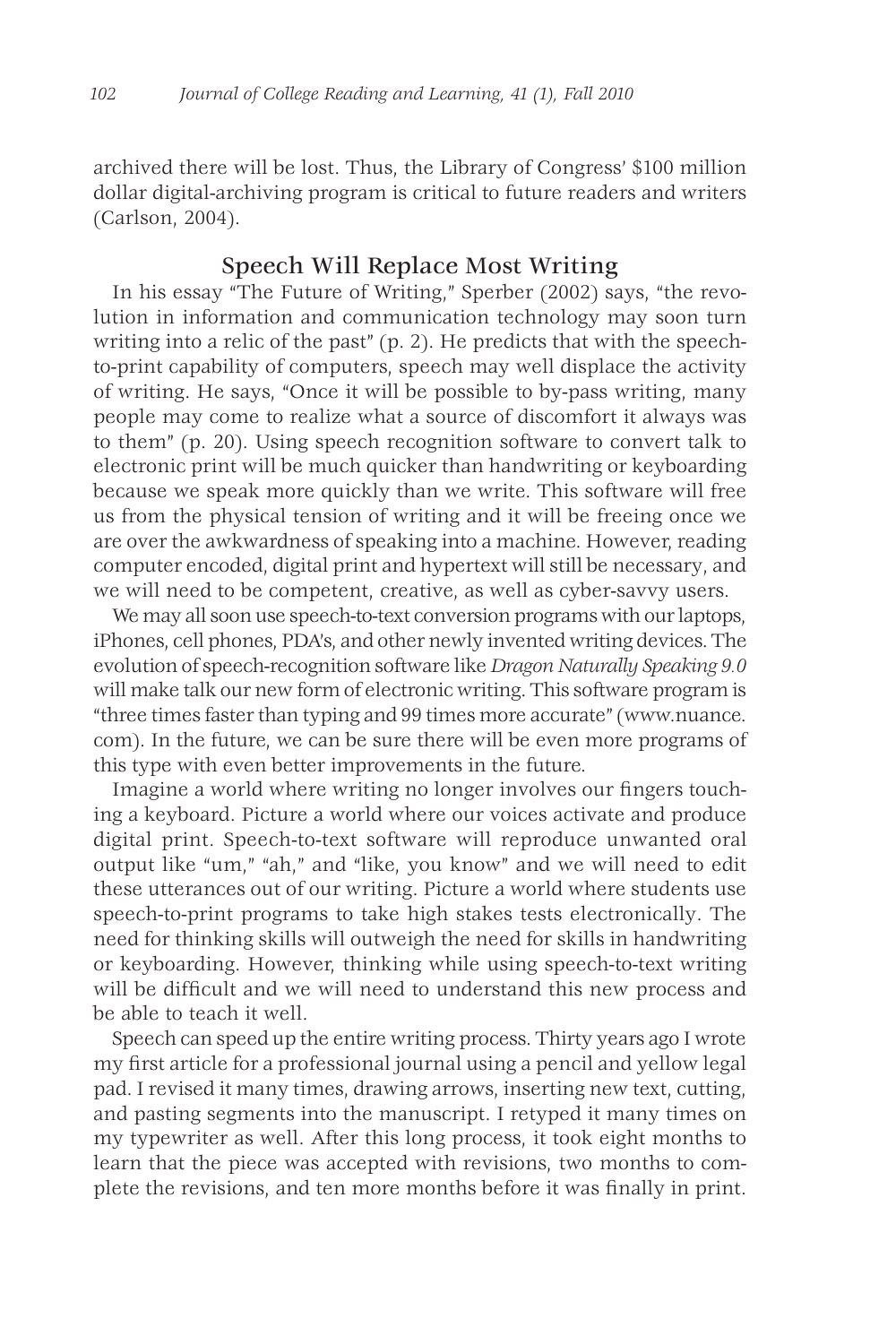The entire process might have been much faster if the reviewers and I had used speech recognition software. At any rate, using my word processor today is quicker and easier than the pencil and yellow pad, and submitting my manuscript online is accepted practice today. The contrast between writing 30 years ago and today is sobering, and the possibilities new technology holds for the future are amazing.

# Challenges to Consider

The shift away from traditional forms of literacy to digital reading and writing offers many challenges. I acknowledge many possible challenges but discuss only three of them here due to space limitations. They are (a) the chaotic nature of digital literacy, (b) the potential for increased plagiarism, and (c) the changing nature of the English language as we know it and teaching in general.

Carr (2008) observes that "the Net is becoming a universal medium, the conduit for most of the information that flows through my eyes and ears and into my mind" and the Net is "chipping away at my capacity for concentration and contemplation" (p. 57). In some regards, electronic reading and writing has become more chaotic than traditional literacy. As we read an article on a newspaper's site, a flashed box or bell announces the arrival of a new email message that diverts our focus. Television programs add "crawlers" (that move along the bottom of the screen), magazines and newspapers contain shortened articles and capsule summaries, info-snippets, and pop-up ads. These changes from the traditional static print of our past will challenge us and our students to continue to reprogram our receptive powers and thinking.

However, many struggling readers and writers at all levels, from K-16, may be more capable at multi-plexing than we are (their teachers) as they make sense of a barrage of incoming digital data. Young people who have grown up in the digital age may be comfortable with what makes many of us *uncomfortable* (those of us who have just recently entered the digital world). Indeed, I squirm a bit when I observe the apparent ease with which a student concurrently manipulates multiple digital activities successfully (browsing websites, viewing pop-up ads, listening to downloaded music, reading and answering emails, and using instant messaging).

The ease of digital access may also enable stealing. Think about a world where intentional or unintentional plagiarism is rampant. This world may be fast approaching. Some experts believe that computers and technology have not only caused *more* writing, but have caused more *bad* writing (Grow, 1999; Leibowitz, 1999). Consider the plagiarism unearthed by a graduate student in mechanical engineering who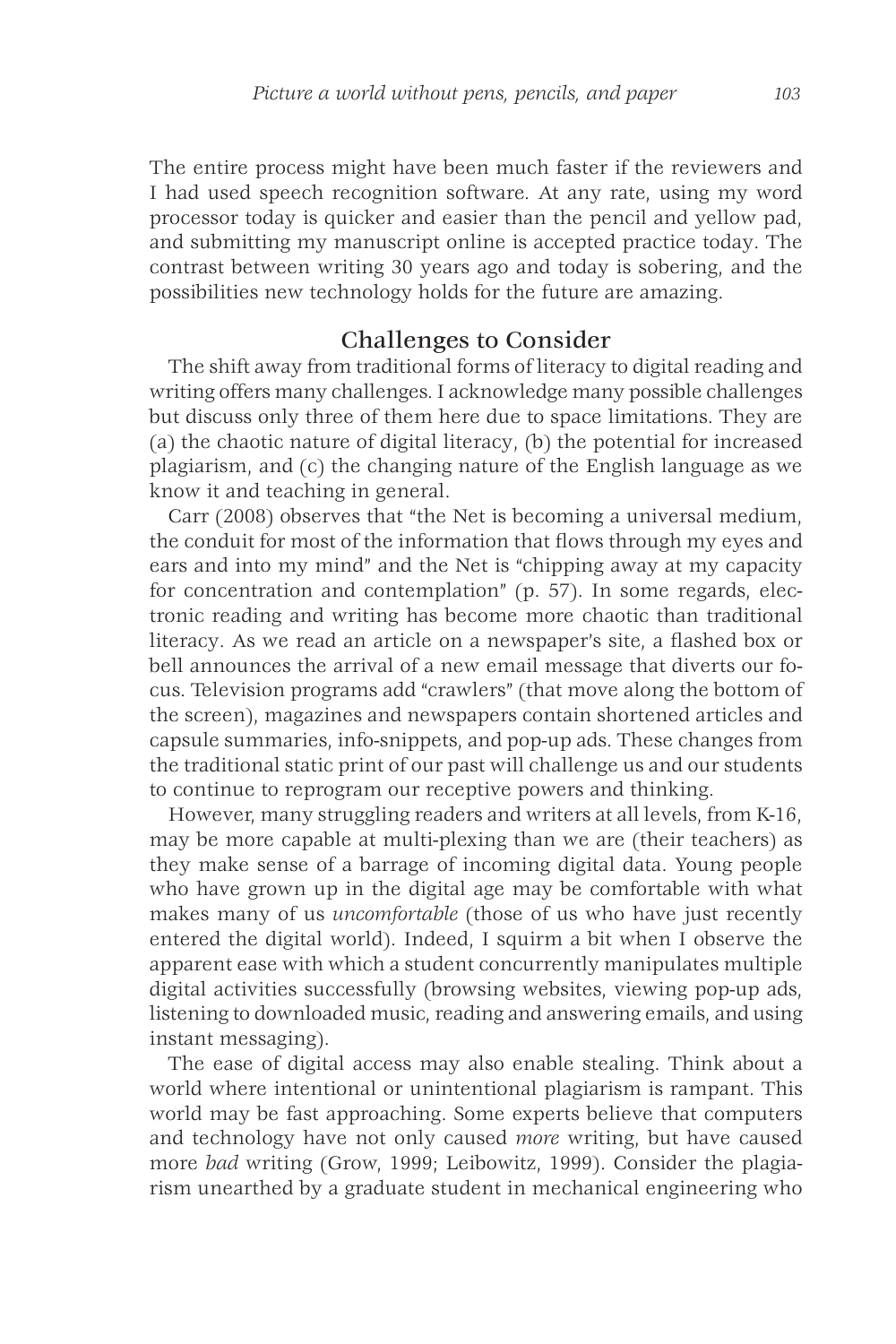discovered 39 plagiarized theses with material copied from textbooks, other theses, journal articles, and the Internet (Wasley, 2006). Sometimes the copied material was as much as 14 identical pages, including flow charts, data tables, and narrative (with typos and misspellings, as well). The university removed the 39 theses from the library and the degrees confirmed are in question.

We will need to teach reading and writing differently in the future. Sonn (2006) says, "people have spontaneously and accidentally created what amounts to a new printed medium" (p. 343). This medium has no real usage rules, and as we create "great megabyte mountains of information" there is a collapse occurring in grammar and language (p. 343). Changes in what we know as Standard English practice are occurring today and will continue to occur in the future. Thus, many teachers who find IM (instant messaging- a shortened version of standard spelling) in student writing, have a difficult time persuading students that IM is not acceptable in class assignments. Some examples of IM used in text messaging and emails are "ttyl" (talk to you later), "lol" (laughing out loud), and "brb" (be right back). This e-shorthand enables quicker communication and has established a new form of English. Perhaps future students will need to know both the traditional English spelling and grammar and IM as well.

#### Implications for Instruction

Acceptance of the growing place of digital literacy in society today leads to the following question: What do we do now to accommodate struggling learners and those who have grown up in a digital age who often use technology more adeptly than the tools of traditional literacy? There are several ways to begin to face this reality.

It will be of paramount importance to teach critical visual literacy to all students including those who struggle with learning. Monaghan (2006) observes that "students must be able to interpret not just words, but still and moving images, understanding how they are constructed, how they create meaning and how they can deceive" (p. A33). The Internet offers a greater variety and vastness of information in print, pictures, sound, animation, and it is available more quickly than with hard copy. While the images and sounds of hypertext are sometimes easier and more interesting to read, they also require special skills (Leu et al., 2004; Malloy & Gambrell, 2007). Those special skills include accessing, selecting, reading and evaluating the pictures, sounds, print, sources and format of electronic documents.

K-16 teachers will need to encourage and recognize digital creations as valid demonstrations of literacy. Today, many researchers, teachers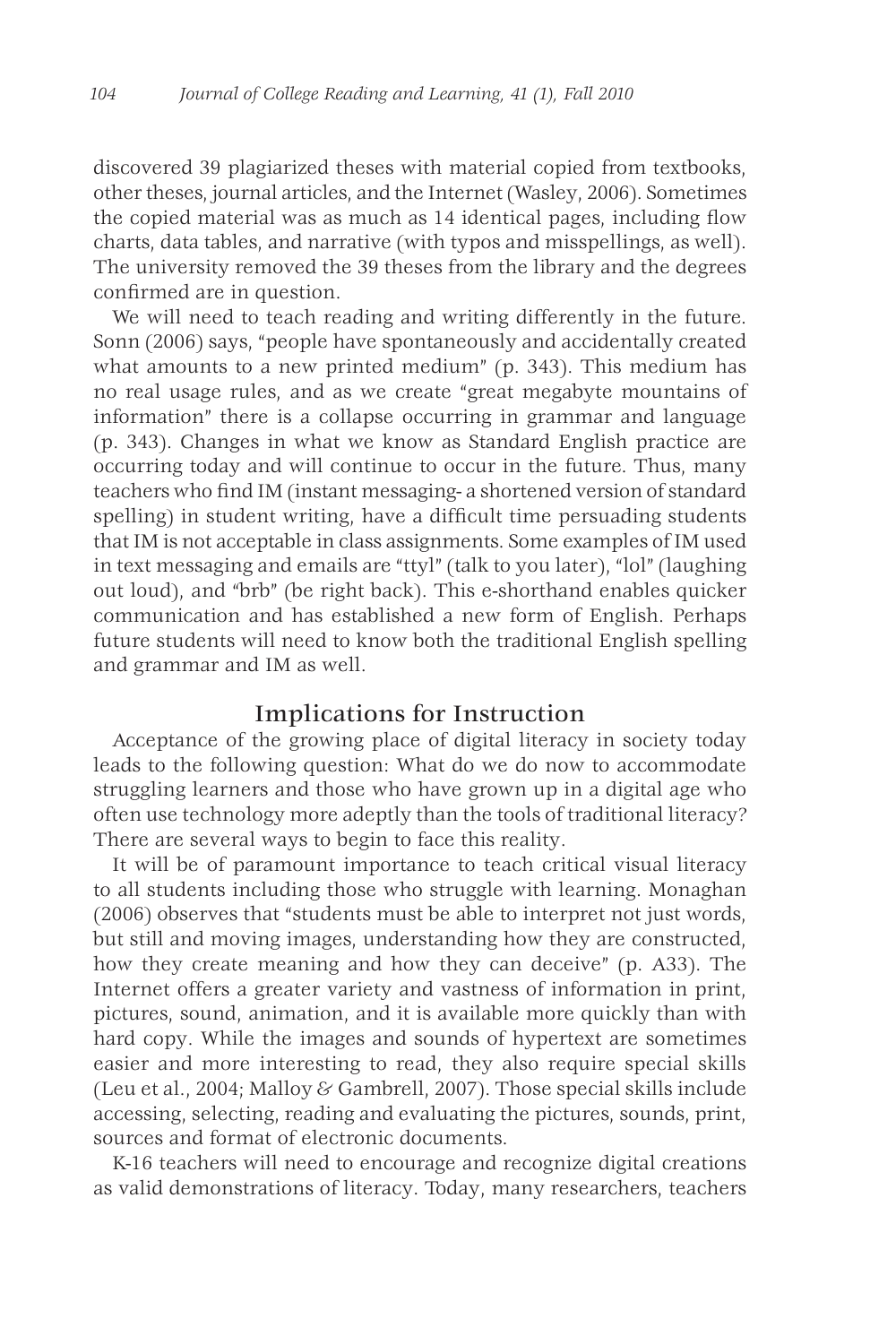and students routinely create multimedia projects with hypertext. In the future, developmental literacy courses like "Writing with Video" may routinely take the place of "Freshman Composition 101." These courses are offered now at a few institutions like the University of California (Monaghan, 2006). Teaching multimedia literacy will undoubtedly need to be a routine part of the general education requirement in all schools, colleges, and universities in the future. And, because university level education reaches only about 20% of the population, learning to evaluate and create Internet information with hypertext will be extremely important for those who do not finish high school or attend college or university.

We will need to be intentional in our teaching of K-16 students about what constitutes plagiarism. The "cut and paste" option of word processors makes the possibility of plagiarism from the Internet more of a probability than it has been in the past. One way to offset this after defining, discussing and showing students examples of plagiarized work, is to demonstrate the function of Web sites like Turnitin (www.turnitin. com) that identify plagiarized work. A teacher might send students to the Website Essayrater (http://www.essayrater.com/) which is a writing support tool that proofreads texts and protects against plagiarism. It also checks for spelling, grammar and poor word choice thus helping students improve their style as well. Additionally, teachers can have students upload their finished papers to Turnitin to learn first-hand about the originality of their own writing.

It is important that we are sensitive to the kinds of reading and writing students use in their out-of-school worlds. Williams (2008) believes that we understand those experiences better when we listen to students. She asserts that understanding students' use of electronic reading and writing and the collaboration and knowledge sharing they do outside school can better help teachers connect the in-school literacies students need to learn with the out-of-school literacies in which they engage. Thus, we can listen to students and/or ask for their responses in written surveys about their beliefs and practices related to their out-of-school reading and writing practices.

Teachers then can make assignments that blend students' in-school-literacies with their out-of-school literacies. One way to integrate students' multiple literacies is to require both paper and electronic references and citations in their work. Another way is to assign a paper on a given topic and have half the class write it using some IM and half the class write the paper in traditional English. Then students can swap papers and translate English into IM and vice versa. Or, students could write two versions of a paper, both credit-bearing, one version including IM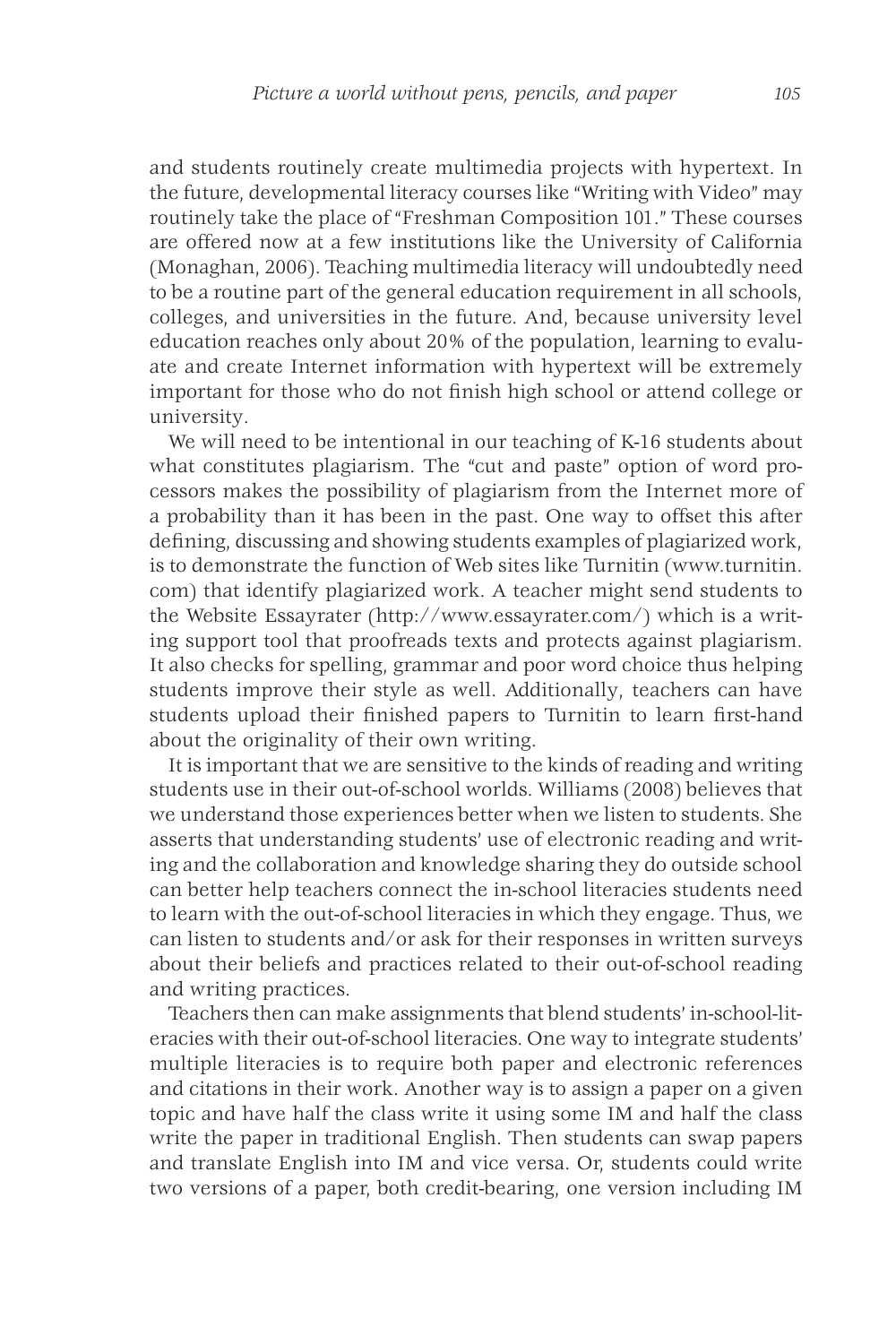and one written in standard English. Teaching this way validates these multi-literacies and provides an opportunity to help students know in which instances IM and Standard English are used appropriately.

K-16 teachers will need to provide access to and use of new technology across the curriculum. Marchant (2007) says that giving high school and postsecondary students a wider range of online experiences in their class work in all subject areas will provide both teachers and students better preparation for the digital future. So, having students evaluate websites for validity and readability related to a topic they are studying in science, social studies, math or English is one way to incorporate Web-based learning. Accepting a PowerPoint presentation in place of a research paper or report is another way to involve students in using the new technologies in various curricular areas.

Postsecondary education is in transition and quickly facing an upheaval in the way learning is provided. Indeed, online courses and degrees offered by a variety of institutions are proliferating rapidly at all levels (associate, bachelor, masters, and doctoral). Teachers who value face-to-face classes and coursework might consider the advantages of creating hybrid courses that include both face-to-face meetings and electronic classes. Indeed, blended courses can provide students with opportunities to become socially adept and technologically proficient at the same time, thus dispelling the criticism that on-line programs and degrees create technology skills but not interpersonal skills.

### Final Thoughts

Certainly, I have ignored topics, missed issues, and omitted expert opinion. However, I hope I have kindled your imagination to think about the notion that we are fast approaching huge changes in reading and writing. We are looking at the replacement of "lost media" (e.g., magazines and newspapers) with "found media" (e.g., blogs and the Web) (Quart, 2008). Of course, to say these things unequivocally is to forget some past predictions. What happened when we thought the U.S. would "go metric"? What happened to the Initial Teaching Alphabet (ITA) that promised to solve children's reading problems? Why isn't the Edsel "the car of the future" as it was first described?

Picture a world where reading and writing do not remain static. As reading and writing have evolved throughout history, they will continue their transformation into new entities that are beyond our wildest imagining. Surely, objects like pens, pencils, and paper soon will disappear. Surely, more reading and writing will be electronic, collaborative, and social. Surely, writing will occur more often through speech. Surely, reading and writing will present us with new challenges as we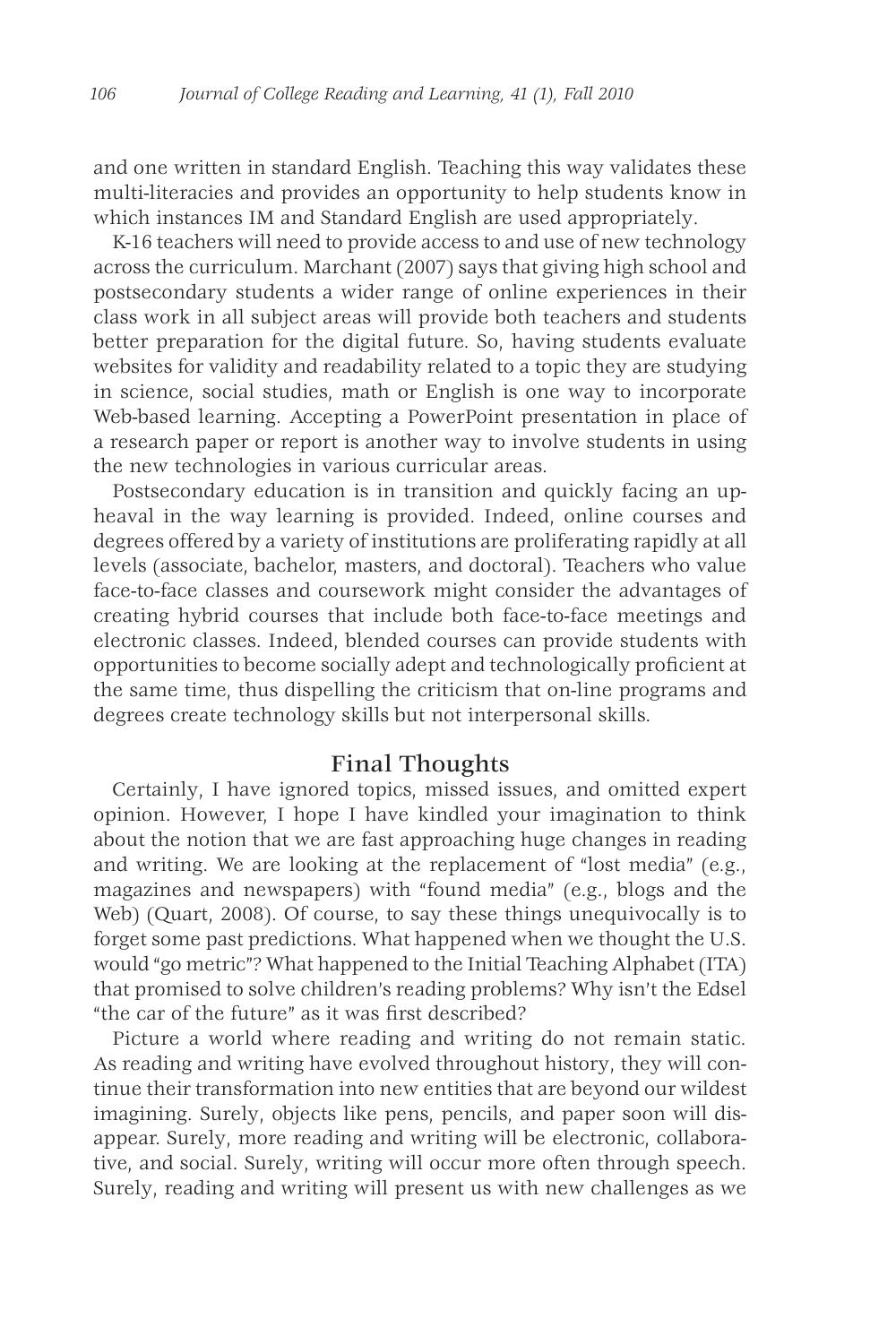learn it and teach it. And surely we need to listen to students and use their feedback as we provide quality and rigor in the digital learning experiences we create.

### References

Ante, S. E. (2009, May). An e-book upstart with unlikely fans. *Business Week,* 54.

- Bromley, K. (2006). Technology and writing. In M. McKenna, L. D. Labbo, R. D. Kieffer, & D. Reinking (Eds.), *International handbook of literacy and technology (Vol. 2*, pp. 349-355). Mahwah, NJ: Lawrence Erlbaum.
- Bromley, K. (2008). The future of writing. In M. Foote, F. Falk-Ross, S. Szabo, & M. B. Sampson (Eds.), *College Reading Association 29th Yearbook. Navigating the literacy waters: Research, praxis & advocacy* (pp. 2-10). Commerce, TX: Texas A & M University.
- Carlson, S. (2004). The uncertain fate of scholarly artifacts in a digital age. *The Chronicle of Higher Education,* A25-26.
- Carr, N. (2008). Is Google making us stupid? What the Internet is doing to our brains. *Atlantic,* 56-63.
- Definition of *kindle* (2008). Retrieved from www.dictionary.com/.
- *Dragon naturally speaking, 9.0.* Retrieved from www.nuance.com.
- *EssayRater.* Retrieved from http://www.essayrater.com/.
- Grow, G. (1999). *How computers cause bad writing.* Retrieved from http://www.longleaf.net/ ggrow/computerbad.html.
- Gunnison, L. (2008). Kindle or is it just kindling? Retrieved from http://www.wired.com/ culture/lifestyle/news/2008/08/portfolio\_0805.
- Klein, E. (2008). The future of reading. *Columbia Journalism Review, 47*(1), May/June. Retrieved from http://www.cjr.org/cover\_story/the\_future\_of\_reading.php?page=1.
- Lasica, J. D. (2005). *Hollywood's war against the digital generation.* Hoboken, NJ: John Wiley & Sons.
- Leibowitz, W. R. (1999). Technology transforms writing and the teaching of writing. *Chronicle of Higher Education.* Retrieved from http://chronicle.com/free/v46/ i14/14a06701.htm.
- Leu, D. J., Kinzer, C. K., Coiro, J. L., & Cammack, D. W. (2004). Toward a theory of new literacies emerging from the Internet and other information and communication technologies. In R. B. Ruddell, & N. J. Unrau (Eds.), *Theoretical models and processes of reading,* (5th ed., pp. 570-1613). Newark, DE: International Reading Association.

Levy, S. (2007). The future of reading. *Newsweek,* 57-64.

Lyons, D., & Stone, D. (2008). President 2.0. *Newsweek,* 40-41.

- Malloy, J. A., & Gambrell, L. B. (2007). Approaching the unavoidable: Literacy instruction and the Internet. *The Reading Teacher, 59*(5), 482-484.
- Merchant, G. (2007). Writing the future in the digital age. *Literacy, 41*(3), 118-128.

Monaghan, P. (2006). More than words. *The Chronicle of Higher Education,* A33.

*Pew internet and American life Project.* Retrieved from http://www.pewinternet.org/trends/ Internet\_Adoption\_4.26.06.pdf.